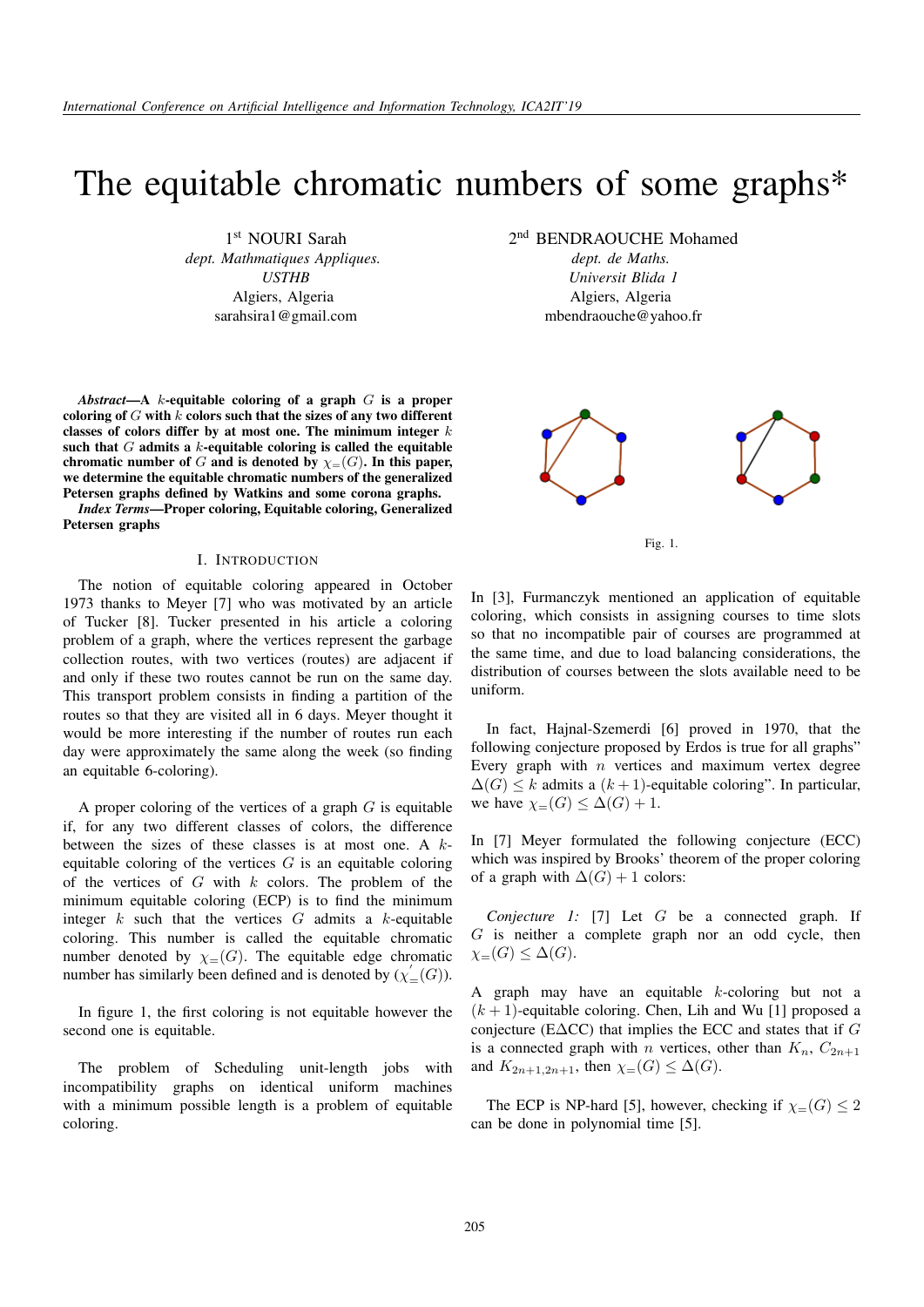In Watkins' [9] notation, a Generalized Petersen graph  $GP(n, k)$  is a graph with a vertex set  ${u_0, u_1, ..., u_{n-1}, v_0, v_1, ..., v_{n-1}}$  and an edge set  ${u_i u_{i+1}, u_i v_i, v_i v_{i+k} : i = 0, ..., n-1}$ , where subscripts are to be read modulo *n* with  $1 \leq k < n/2$ . They are a family of cubic graphs formed by connecting the vertices of a regular polygon to the corresponding vertices of a star polygon.



Fig. 2.  $GP(3,1)$  and  $GP(5,1)$ 

The corona of two graphs  $G_1$  and  $G_2$  is the graph  $G = G_1 \circ G_2$  composed of one copy of  $G_1$  and  $|V(G_1)|$ copies of  $G_2$ , where the ith vertex of  $G_1$  is adjacent to every vertex in the ith copy of  $G_2$ . Such graphs were introduced by Frucht and Harrary [2].

# II. THE EQUITABLE COLORING OF  $GP(n, k)$

In 1994 Chen and al [1] proved that the (E∆CC) is true for all graphs with maximum degree  $\Delta \leq 3$ . We deduce that: for any connected 3-regular graph G with  $G \neq C_{2n+1}$ ,  $G \neq K_n$  and  $G \neq K_{2n+1,2n+1}$  admit an equitable 3-coloring.

*Theorem 1:* Let  $GP(n, k)$  be a generalized petersen graph, then :

$$
\chi_{=} (GP(n,k)) = \begin{cases} 2 & if \ n \ is \ even \ and \ k \ is \ odd. \\ 3 & otherwise. \end{cases}
$$

# *A. Equitable coloring of*  $GP(2n, 2k + 1)$

This algorithm gives an optimal equitable coloring of the vertices of  $GP(2n, 2k + 1)$  with 2 colors.

| Algorithm 1 Optimal equitable coloring of vertices of |  |  |  |  |
|-------------------------------------------------------|--|--|--|--|
| $GP(2n, 2k + 1)$                                      |  |  |  |  |

# Begin

- Assign color 1 to the vertices  $v_{2i}$  and  $u_{2i+1}$ .

- Assign color 2 to the vertices  $v_{2i+1}$  and  $u_{2i}$ .

End;

This coloring is equitable as long as the cardinality of each color class is 2n.

 $GP(2n, 2k+1)$  is a cubic graph then the minimum number of colors for an equitable coloring of its edges is greater or equal to 3.

Algorithm 2 Optimal equitable coloring of edges of  $GP(2n, 2k + 1)$  with 3 colors

Begin

- Color properly the edges of the outer cycle (formed by vertices  $u_i$  and edges  $(u_i, u_{i+1})$  with colors 2 and 3.

- Assign the color 1 to the edges  $(u_i, v_i)$ .

- Color properly the edges of each cycle of the  $GP(n, k)$ star regular polygon with colors 2 and 3. End;

This algorithm gives an optimal coloring of the edges of the following graphs:

- $GP(2n, 2k)$  with  $\frac{n}{p}$  even such that  $p = PGCD(n, k)$ .
- $GP(2n + 1, 2k + 1)$  with  $\frac{2n+1}{p}$  even such that  $p =$  $PGCD(2n + 1, 2k + 1).$
- $GP(2n + 1, 2k)$  with  $\frac{2n+1}{p}$  even such that  $p =$  $PGCD(2n+1, 2k).$

*B. Equitable coloring of the vertices of* GP(n, k) *with* 3 *colors*

Polynomial algorithms have been proposed to solve this problem in the following cases:

- $k \not\equiv 0[3]$  and  $n \not\equiv 1[3]$ .
- $k \not\equiv 0$ [3] and  $n \equiv 1$ [3].
- $k \equiv 3[6]$  and  $n \not\equiv 1[3]$ .
- $k \equiv 3[6]$  and  $n \equiv 1[3]$ .

#### III. EQUITABLE COLORING OF CORONA GRAPHS

The generalized petersen graph  $GP(n, k)$  is a connected cubic graph, consisting of an internal regular star polygon and an external regular polygon, whose corresponding vertices in the inner and outer polygons joined by edges. In this section we start with a theorem giving the equitable chromatic number of the Corona graph  $K_m \circ G$  with G any graph. Then we focus on the determination of the equitable chromatic number of the graph Corona of graphs  $GP(n, k)$  and  $K_m$ .

*Theorem 2:* Let G be a finite, simple and undirected graph, and  $K_m$  be a complete graph with  $m \ge \chi_{=}(G) + 1$  then  $\chi_{=}(K_m \circ G) = m.$ 

That gives:

*Corollary 1:*  $G = K_m \circ GP(n, k)$  with  $n \geq 3$  then  $\chi_{-}(G) = m$ , if:

$$
\begin{cases} (n \text{ is even and } k \text{ is odd}) \text{ and } m \geqslant 3. \\ \text{or} \\ (n \text{ is odd or } k \text{ is even}) \text{ and } m \geqslant 4. \end{cases}
$$